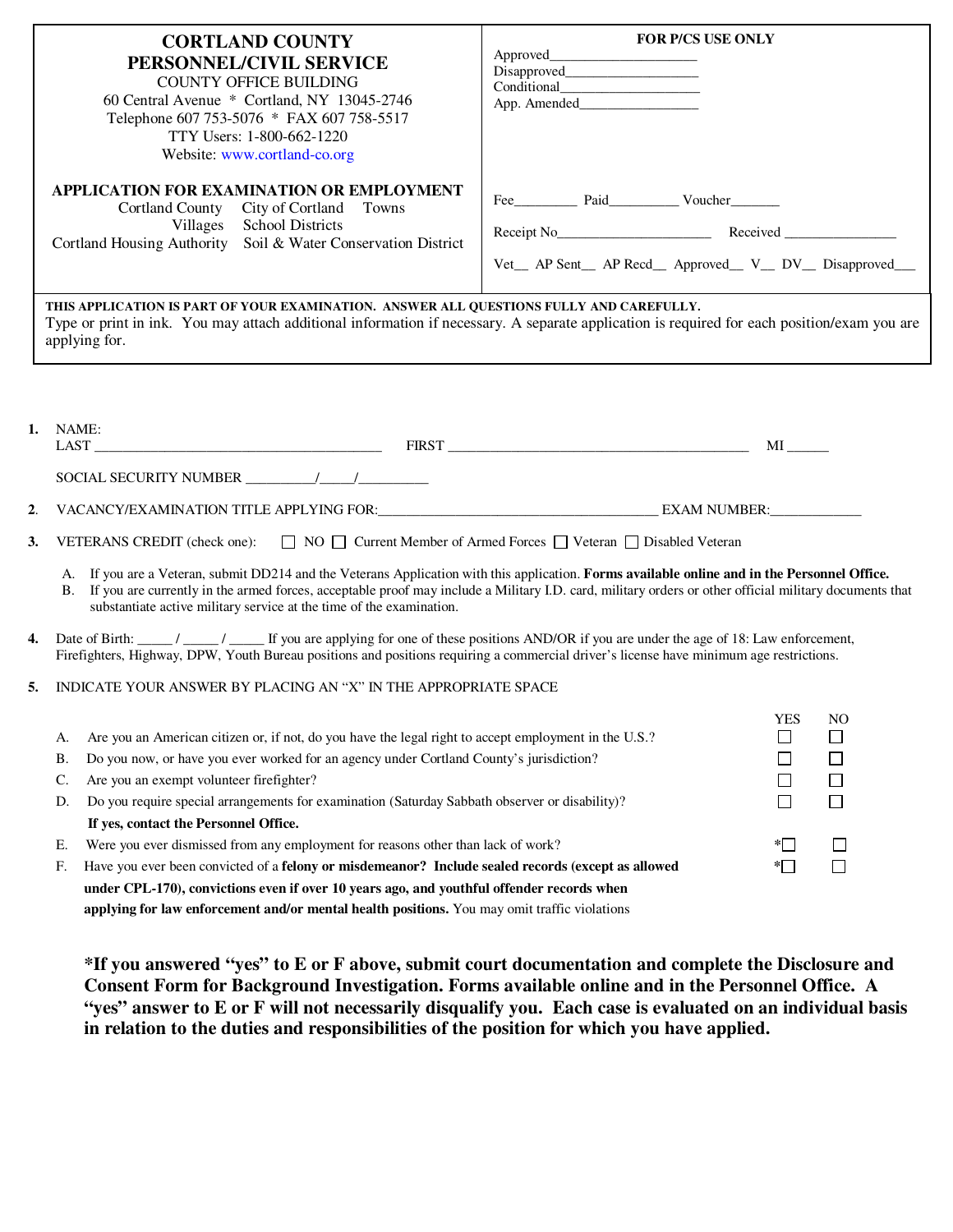#### **THE COUNTY DOES NOT DISCRIMINATE IN EMPLOYMENT ON THE BASIS OF SEX, RACE, OR HANDICAP IN VIOLATION OF TITLE VII OF THE CIVIL RIGHTS ACT OF 1964, OR S504 OF THE REHABILITATION ACT OF 1973.**

| 6. TITLE, YOUR NAME, LEGAL ADDRESS, ETC.: (Those interviewing will see only the following pages and any attachments)                                                                                                                                                                                                                                                                        |                                                                |                 |  |  |  |
|---------------------------------------------------------------------------------------------------------------------------------------------------------------------------------------------------------------------------------------------------------------------------------------------------------------------------------------------------------------------------------------------|----------------------------------------------------------------|-----------------|--|--|--|
| Title of Position Applying For:                                                                                                                                                                                                                                                                                                                                                             |                                                                | Final Approval: |  |  |  |
| Applicant's Name:                                                                                                                                                                                                                                                                                                                                                                           |                                                                |                 |  |  |  |
|                                                                                                                                                                                                                                                                                                                                                                                             | NOTE: You must keep your address and telephone numbers current |                 |  |  |  |
|                                                                                                                                                                                                                                                                                                                                                                                             |                                                                |                 |  |  |  |
|                                                                                                                                                                                                                                                                                                                                                                                             |                                                                |                 |  |  |  |
|                                                                                                                                                                                                                                                                                                                                                                                             |                                                                |                 |  |  |  |
|                                                                                                                                                                                                                                                                                                                                                                                             |                                                                |                 |  |  |  |
|                                                                                                                                                                                                                                                                                                                                                                                             |                                                                |                 |  |  |  |
| $\begin{tabular}{c} \textbf{COUNTY} \end{tabular} \begin{tabular}{p{0.05\textwidth}p{0.003\textwidth}p{0.003\textwidth}p{0.003\textwidth}p{0.003\textwidth}p{0.003\textwidth}p{0.003\textwidth}p{0.003\textwidth}p{0.003\textwidth}p{0.003\textwidth}p{0.003\textwidth}p{0.003\textwidth}p{0.003\textwidth}p{0.003\textwidth}p{0.003\textwidth}p{0.003\textwidth}p{0.003\textwidth}p{0.003$ |                                                                |                 |  |  |  |
|                                                                                                                                                                                                                                                                                                                                                                                             |                                                                |                 |  |  |  |
|                                                                                                                                                                                                                                                                                                                                                                                             |                                                                |                 |  |  |  |
| CELL PHONE PRODUCTION CONTINUES.                                                                                                                                                                                                                                                                                                                                                            |                                                                |                 |  |  |  |
| DO YOU HAVE A VAILD NYS DRIVER'S LICENSE? $\Box$ YES $\Box$ NO                                                                                                                                                                                                                                                                                                                              |                                                                |                 |  |  |  |
| DRIVER'S LICENSE NUMBER STATE CLASS CLASS ENDORSEMENTS                                                                                                                                                                                                                                                                                                                                      |                                                                |                 |  |  |  |

# **7. Education: (If more space is required, attach additional sheets in the same form)**

**Applicants must submit a transcript if applying for a vacancy or exam that requires a college degree or specific number of credit hours** 

| Type of School  | Name and Address of School | Type of Course or  | <b>Total College</b>    | Type of  | Have you |
|-----------------|----------------------------|--------------------|-------------------------|----------|----------|
|                 |                            | Major Subject      | <b>Credits Received</b> | Degree   | received |
|                 |                            |                    |                         | Received | degree?  |
| High School     |                            | N/A                | Graduated?              | N/A      | N/A      |
|                 |                            |                    | Yes /No                 |          |          |
| <b>GED/TASC</b> |                            | <b>GED #/ TASC</b> | State:                  | N/A      | N/A      |
| Accredited      |                            |                    |                         |          | Yes/No   |
| College or      |                            |                    |                         |          |          |
| University      |                            |                    |                         |          |          |
| Accredited      |                            |                    |                         |          | Yes/No   |
| College or      |                            |                    |                         |          |          |
| University      |                            |                    |                         |          |          |
| Professional/   |                            |                    |                         |          | Yes/No   |
| Technical       |                            |                    |                         |          |          |
| School          |                            |                    |                         |          |          |
| Other School or |                            |                    |                         |          | Yes/No   |
| Special         |                            |                    |                         |          |          |
| Coursework      |                            |                    |                         |          |          |

#### **8. Licenses: List below any licenses, certifications or authorizations to practice a trade or profession**

| <b>Name of Trade or Profession:</b> | <b>License Number:</b>     | <b>Granted by:</b>                |
|-------------------------------------|----------------------------|-----------------------------------|
| <b>Specialty:</b>                   | Date License First Issued: | Current registration date:        |
|                                     |                            | <b>Expiration date:</b>           |
| <b>Name of Trade or Profession:</b> | <b>License Number:</b>     | <b>Granted by:</b>                |
| <b>Specialty:</b>                   | Date License First Issued: | <b>Current registration date:</b> |
|                                     |                            | <b>Expiration date:</b>           |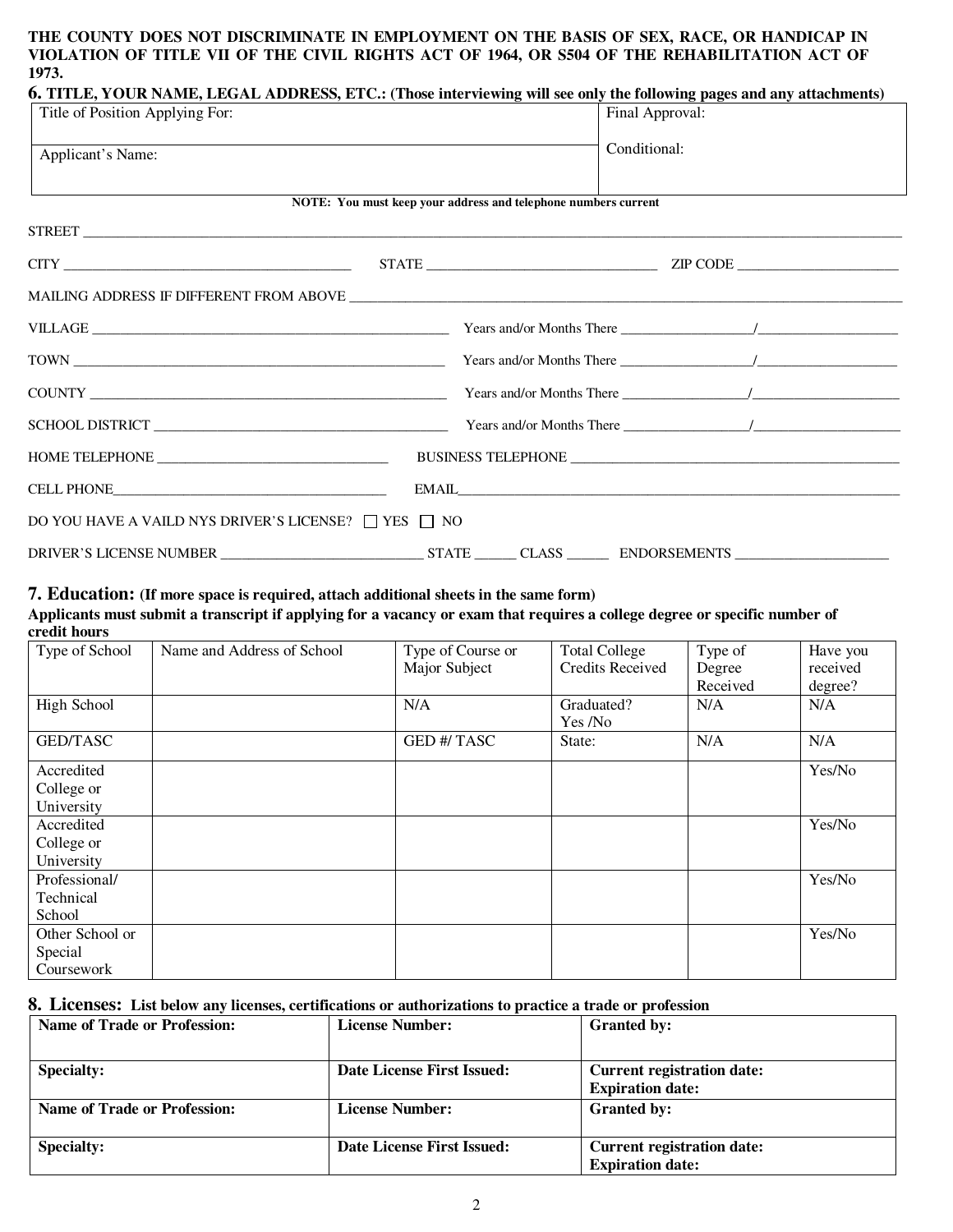# **9. EXPERIENCE:**

**On the following pages, list a consecutive history of all employment or occupations that you have ever had, including military experience. Start with your current or most recent employment first and work your way backward. You are responsible for submitting an accurate, adequate and clear description of your experience. Omission, vagueness or fabrications will not be interpreted in your favor. Attach additional sheets as necessary. You must use the same format as that provided below.** 

#### **YOU MUST THOROUGHLY COMPLETE ALL OF THE FOLLWING SECTIONS OF THIS OFFICIAL APPLICATION FORM WHETHER YOU SUBMIT A RESUME OR NOT**

| Length of Employment<br>FROM: Mo.<br>Yr. | Firm Name:                    | Address:                          | City/State/Zip                   |
|------------------------------------------|-------------------------------|-----------------------------------|----------------------------------|
| Yr.<br>TO:<br>Mo.                        | Type of Business:             | Your Title:                       | Name of Your Supervisor          |
| TOTAL: Yrs.<br>Mo.                       |                               |                                   |                                  |
| <b>HOURS WORKED</b><br>PER WEEK:         | WHY DID YOU LEAVE?            |                                   |                                  |
|                                          | $\Box$ TERMINATED<br>RESIGNED | $\Box$ PROMOTED<br>$\Box$ RETIRED | $\Box$ OTHER (EXPLAIN IN DETAIL) |
| $\Box$ PAID                              | <b>DUTIES:</b>                |                                   |                                  |
| $\Box$ VOLUNTEER                         |                               |                                   |                                  |
| $\Box$ INTERNSHIP                        |                               |                                   |                                  |
| $\Box$ OTHER (EXPLAIN)                   |                               |                                   |                                  |
|                                          |                               |                                   |                                  |

| Length of Employment   | Firm Name:         |                   | Address:       |                  | City/State/Zip                   |
|------------------------|--------------------|-------------------|----------------|------------------|----------------------------------|
| FROM: Mo.<br>Yr.       |                    |                   |                |                  |                                  |
| Mo. Yr.<br>TO:         | Type of Business:  |                   | Your Title:    |                  | Name of Your Supervisor          |
| TOTAL: Yrs.<br>Mo.     |                    |                   |                |                  |                                  |
| <b>HOURS WORKED</b>    | WHY DID YOU LEAVE? |                   |                |                  |                                  |
| PER WEEK:              |                    |                   |                |                  |                                  |
|                        | RESIGNED           | $\Box$ TERMINATED | $\Box$ RETIRED | $\n  PROMOTED\n$ | $\Box$ OTHER (EXPLAIN IN DETAIL) |
| $\Box$ PAID            | <b>DUTIES:</b>     |                   |                |                  |                                  |
| $\Box$ VOLUNTEER       |                    |                   |                |                  |                                  |
| $\Box$ INTERNSHIP      |                    |                   |                |                  |                                  |
| $\Box$ OTHER (EXPLAIN) |                    |                   |                |                  |                                  |
|                        |                    |                   |                |                  |                                  |

| Length of Employment<br>FROM:<br>Mo.<br>Yr. | Firm Name:         |                   | Address:       |                 | City/State/Zip                   |
|---------------------------------------------|--------------------|-------------------|----------------|-----------------|----------------------------------|
| Yr.<br>TO:<br>Mo.                           | Type of Business:  |                   | Your Title:    |                 | Name of Your Supervisor          |
| TOTAL: Yrs.<br>Mo.                          |                    |                   |                |                 |                                  |
| <b>HOURS WORKED</b><br>PER WEEK:            | WHY DID YOU LEAVE? |                   |                |                 |                                  |
| $\Box$ PAID                                 | RESIGNED           | $\Box$ TERMINATED | $\Box$ RETIRED | $\Box$ PROMOTED | $\Box$ OTHER (EXPLAIN IN DETAIL) |
|                                             | <b>DUTIES:</b>     |                   |                |                 |                                  |
| $\Box$ VOLUNTEER                            |                    |                   |                |                 |                                  |
| $\Box$ INTERNSHIP                           |                    |                   |                |                 |                                  |
| $\Box$ OTHER (EXPLAIN)                      |                    |                   |                |                 |                                  |
|                                             |                    |                   |                |                 |                                  |
|                                             |                    |                   |                |                 |                                  |
|                                             |                    |                   |                |                 |                                  |
|                                             |                    |                   |                |                 |                                  |